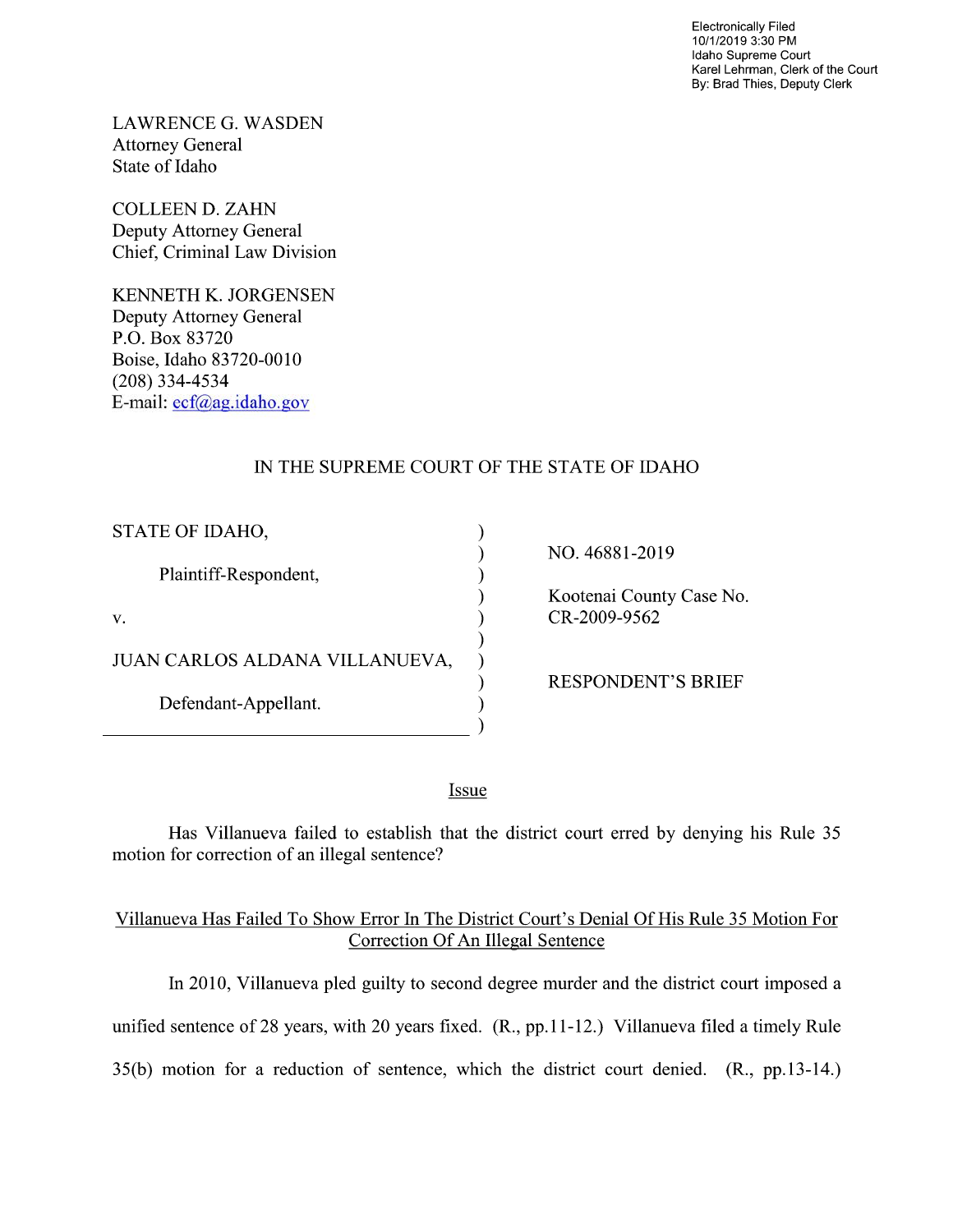Villanueva appealed and, 0n October 4, 201 1, the Idaho Court of Appeals affirmed Villanueva's conviction and sentence and the district court's order denying his Rule 35(b) motion for reduction 0f sentence. State V. Villanueva, 2011 Unpublished Opinion N0. 651, Docket No. 37904 (Idaho App., October 4, 201 1).

More than six years later, on February 1, 2018, Villanueva filed a Rule  $35(a)$  motion "for correction of illegal sentencing by means of violations of sentencing procedure and PSI consideration," claiming that his sentence is illegal because "he was not told by counsel that he did not have to speak with the PSI investigator" and because the district court should have ordered confidential neuropsychological examination at public expense for consideration at sentencing. (R., pp.19-23 (holding, capitalization and underlining omitted).) The district court denied the motion, finding that Villanueva had not shown that his sentence was illegal from the face of the record. (R., pp.70-72.) Villanueva filed a notice of appeal timely from the district court's order denying his Rule 35(a) motion for correction of an illegal sentence. (R., pp.73-76.)

Mindful of legal authority that forecloses his argument, Villanueva asserts that the district court erred by denying his Rule 35(a) motion for correction of an illegal sentence in light of his claims that "his trial counsel failed to tell him he did not have to speak with the presentence investigator," that "his right to due process was violated because exculpatory evidence was not presented to the district court prior to his sentencing," and that "he is entitled to a neuropsychological examination, and a new sentencing hearing." (Appellant's brief, p.3.) Villanueva has failed to show error in the denial of his Rule  $35(a)$  motion for correction of an illegal sentence.

"Absent a statute or rule extending its jurisdiction, the trial court's jurisdiction to amend or set aside a judgment expires once the judgment becomes final, either by expiration of the time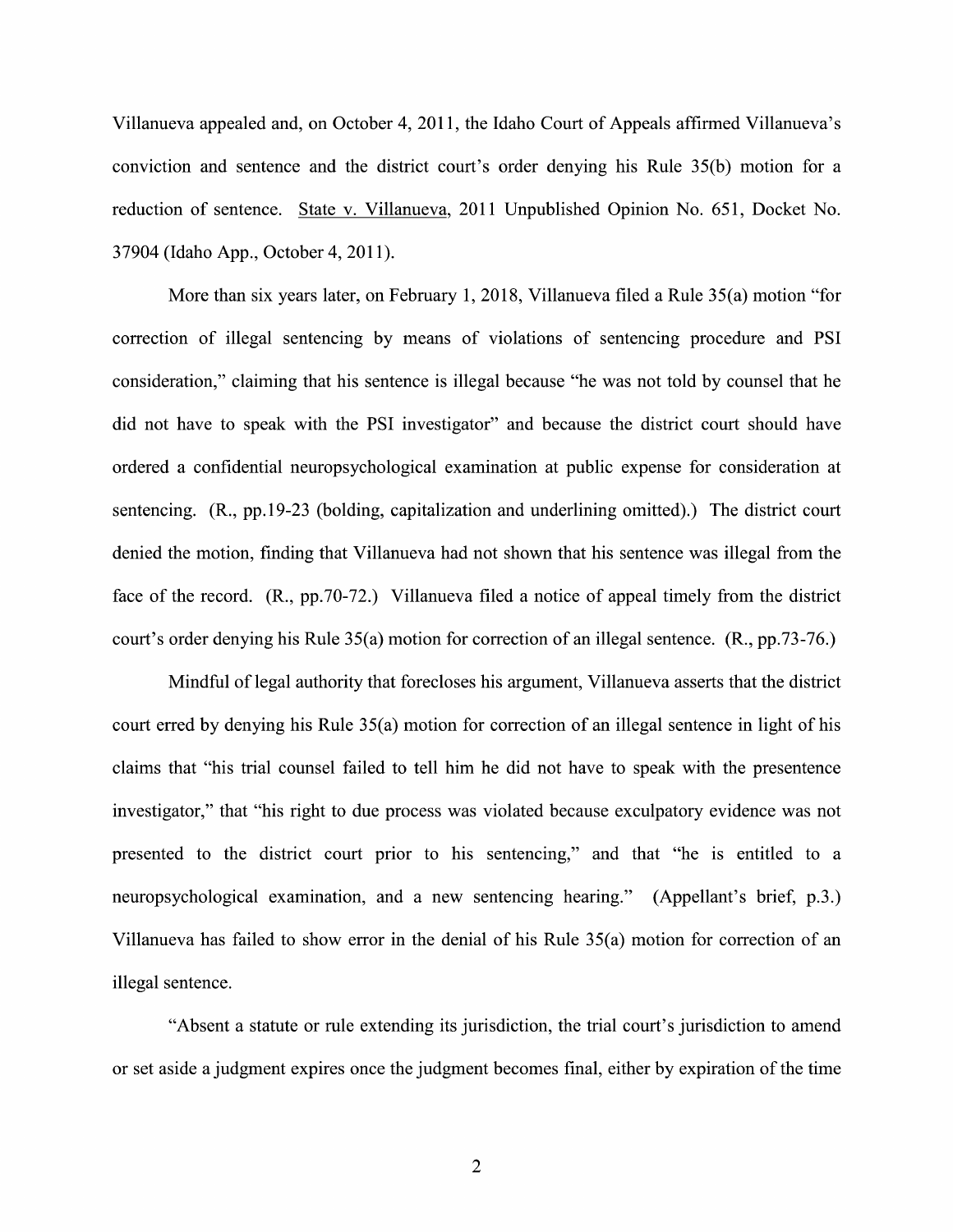for appeal or affirmance of the judgment on appeal." State v. Jakoski, 139 Idaho 352, 355, 79 P.3d 711, 714 (2003) (footnote omitted). A motion to correct a sentence imposed in an illegal manner must be filed within 120 days. I.C.R. 35(b). A motion to "correct a sentence that is illegal from the face of the record" may be filed "at any time." I.C.R. 35(a). Because Villanueva's motion was filed well after the 120-day period had passed, the district court had jurisdiction only to review the legality of the sentence 0n "the face 0f the record."

Determining whether a sentence is illegal from the face of the record "does not involve" significant questions of fact or require an evidentiary hearing" and does not encompass "reexamin[ing] the facts underlying the case." State v. Clements, 148 Idaho 82, 86, 218 P.3d 1143, 1147 (2009). "[E]rrors occurring at trial or before the imposition of the sentence" are not within the scope of Rule 35(a). State v. Wolfe, 158 Idaho 55, 65, 343 P.3d 497, 507 (2015). Rule 35(a) motions address "only questions of law." Id.

Villanueva's claims that his trial counsel failed to inform him that he was not required to speak with the presentence investigator, that a neuropsychological examination was not ordered, and that "exculpatory evidence was not presented to the district court prior to his sentencing" (Appellant's brief, p.3) are not the proper subjects of a Rule  $35(a)$  motion. The claims do not allege that Villanueva's sentence is illegal from the face of the record. Rather, they are claims that his counsel and/or the district court committed error before the imposition of sentence. The alleged errors are therefore not within the scope of Rule  $35(a)$ . See, e.g., Wolfe, 158 Idaho at 65, 343 P.3d at 507 ("Rule 35's purpose is to allow courts to correct illegal sentences, not to reexamine errors occurring at trial or before the imposition 0f the sentence."). Villanueva's Rule 35 claims are, at best, claims that his sentence was imposed in an illegal manner, which had to be brought Within <sup>120</sup> days. Because Villanueva's claims do not fall within the ambit of I.C.R.